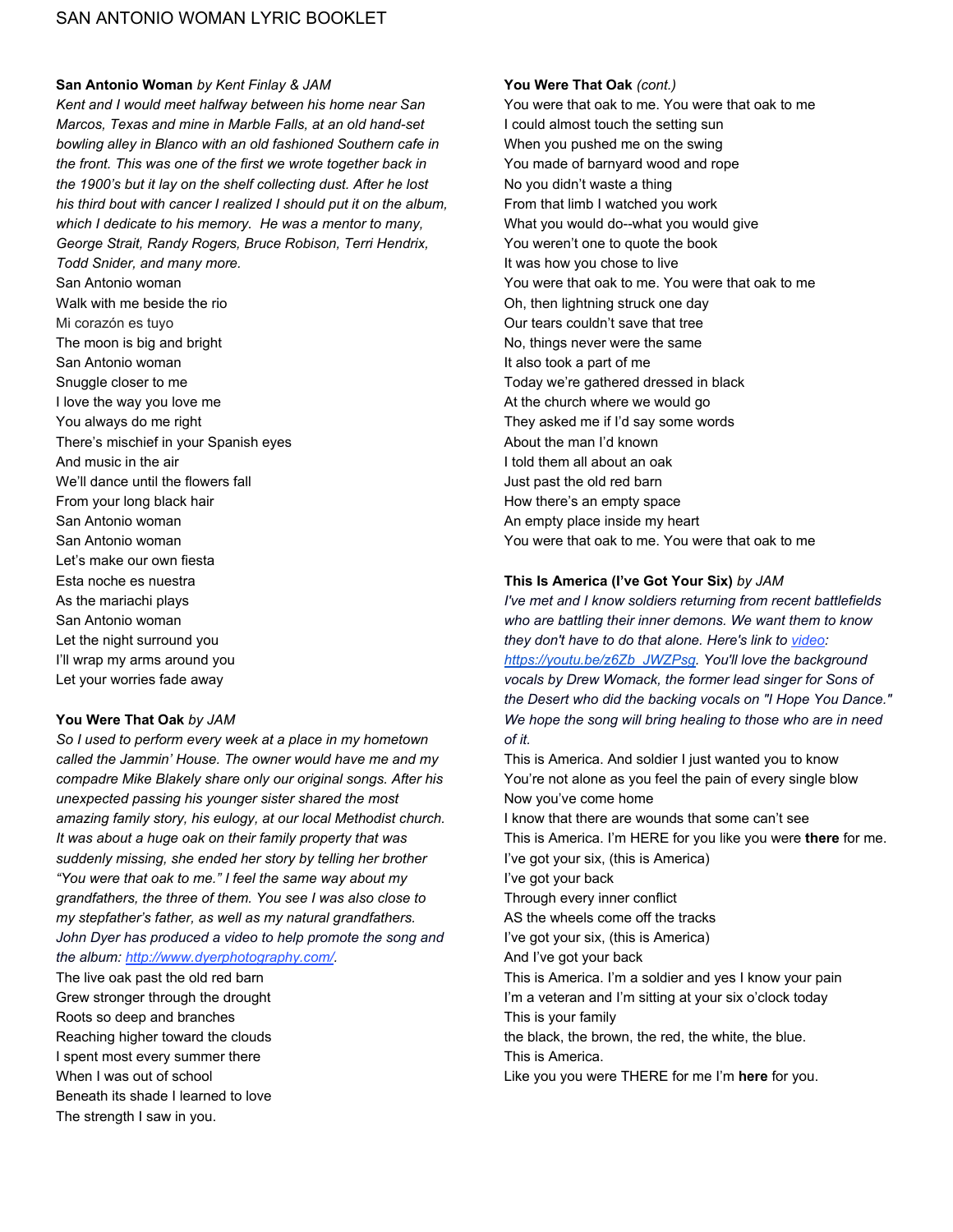**Everything I Never Knew I Wanted** *by JAM & Blakely My wife and I had just watched When Fools Rush In with Salma Hayek and Matthew Perry. Salma's character of Mexican descent was courted by Matthew's character of Anglo persuasion and she was bring him over to Mama's house to meet Papa, and her Mexican brothers. Later in the film, as she tried to push him away because of their vast differences he replied to her, "You're everything I never knew I wanted." The similarities to my wife and me were quite obvious.* She speaks with her hands She hears with her eyes She sees with her heart

She laughs as she cries She sings like the sun She shines like a song A familiar refrain I never knew all along She's everything I never knew I wanted (harmonies) The missing part I never knew I needed (harmonies) She's perfection--she's a mess (ooos) And nothing less than everything (harmonies) She's everything I never knew I wanted (harmonies) A race in the sand A dance in the rain The snow in the fall A splash of Champagne She rhymes like sea And flows like a verse She's Shakespeare to me And love unrehearsed And she feels the same, the way I do (harmony underlined) She feels the same, the way I do (harmony underlined)

#### **Still No Rain in Texas** *By Roger Grider & JAM*

I can't believe she loves me too. (harmony underlined)

*Believe it or not, this is a co-write from my previous Kickstarter campaign where one of my rewards offered the opportunity to co-write a song for me. The song was inspired by the drought that struck Texas a few years ago, comparing the woman's lack of fulfillment to the farmland's lack of rain.*

Tail lights fading out of sight on a dusty Texas road Leave me with a heavy heart and such a heavy load I said I wouldn't fight this fight--I wouldn't wage this war You're really leaving me this time-- ain't like it was before I feel some raindrops on my cheek

but there ain't no rain in sight

No there's still no rain in Texas tonight.

Still no rain Still no rain

There's clouds beyond the mesa where your lights fade into black I don't see it raining; don't believe you're coming back I guess you're like our farmland you were desperate for the rain I guess I'm like the empty clouds that do nothing for your pain No these are teardrops on my cheek; it's clear I've lost the fight There's still no rain in Texas tonight.

Still no rain Still no rain Still no rain in Texas.

## **Still No Rain in Texas** *(cont.)*

What I wouldn't do to hear the tapping on the roof What I wouldn't do to feel my shoulders next to you The big old bed is too much so I take the easy chair Outside the wind is taunting me so I say a little prayer I pray the clouds do something as I turn out the lights There's still no rain in Texas tonight. Still no rain Still no rain Still no rain in Texas.

### **I Dare You** *by JAM & Yvonna Martinez*

*After our first real date I arrogantly told my future wife not to fall for me. She responded, "Well I dare you not to fall in love with me." Yes, we're still married!* I said don't fall for me it won't last forever Just hold me close and keep your heart free Then she smiled and said without any doubt I'll be fine just wait and see But I dare you not to fall in love with me She said don't tell me who I can love I'll love you if it's meant to be But I dare you not to fall in love with me A month went by & I could not forget her Her hope filled green eyes kept haunting me And every night her voice called out In every restless dream I dare you not to fall in love with me She said don't tell me who I can love I'll love you if it's meant to be But I dare you not to fall in love with me She said don't tell me who I can love I'll love you if it's meant to be But I dare you not to fall in love with me No don't tell me who I can love I'll love you if it's meant to be But I dare you; yes I dare you Oohh I dare you not to fall in love with me I double dare you not to fall in love with me

## **'Til I'm Feelin' Well!** *By JAM*

*Like many musicians, many blues-singers before me, music is my therapy. Lyrics boldly state that I will play my music until I'm feeling well. You'll love the blues fiddle and guitars.* I'm gonna cry, I'm gonna moan, just might repeat myself I'm gonna moan and cry, just might repeat myself No pills, no booze! Gonna sing 'til I'm feelin' well. I'm feelin' strong, I'm doing good, no more sinkin' spells I'm getting good and strong, no more sinkin' spells I'll make a joyful noise, Lordy, 'til I'm feelin' well. I'm gonna pick. I'm gonna play, these ol' blues all to hell I'm gonna play and pick, this ol' blues all to hell No crack or jack! Gonna play 'til I'm feelin' well. I'm feelin' strong, I'm doing good, no more sinkin' spells I'm getting good and strong, no more sinkin' spells I'll make a joyful noise, Lordy, 'til I'm feelin' well.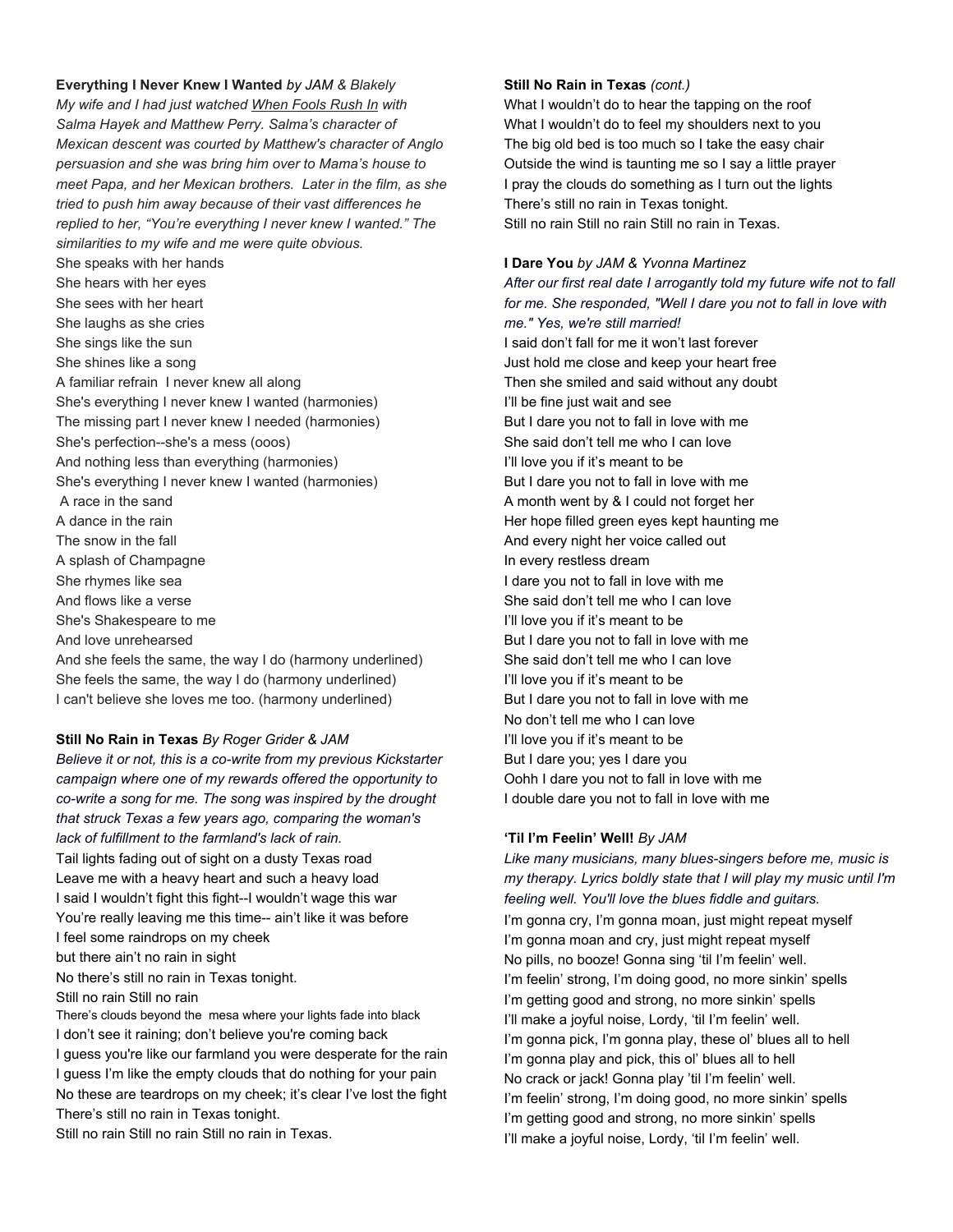# **Everything Tastes Better With Beer**

#### *by JAM & Keith MacDonnell*

*This is the second song born out of my previous Kickstarter campaign and even before the album has been release it's already become an often requested number at my live shows. Now that I can't drink beer because of the gluten it contains I really miss the cold ones, especially with a plate of enchiladas!* Have you ever noticed every city large or small Has at least one local dish that's loved by one and all… I've done years of research (and the evidence is clear) Everything tastes better with beer In Austin it's the barbecue with an ice cold Shiner Bock

The famous Boston baked beans; Sam Adams makes 'em talk Birmingham's fried chicken tastes great with Straight To Ale In Buffalo the chicken wings and the Flying Bison Pale I've done years of research (in cities far and near) Everything tastes better with beer

The tingling taste of Yuengling & a good 'ol Philly cheesesteak In Baltimore a Natty Boh will enhance the taste of crab cakes A slice or two of deep dish and Chicago's Old Style Pils A Miller with Milwaukee's brats will surely cure your ills. I've done years of research (still grinning ear to ear) Everything tastes better with beer

Don't worry I won't name you every city, dish or brew But I'll dang sure have a taco & a cold Lone Star with you! I've done years of research (and the evidence is clear) Everything tastes better (this song goes well with beer!) Everything tastes better (even beer goes well with beer!) Everything tastes better with beer

# **Cry-In-Your-Beer Country Song**

*By JAM and Ande Rasmussen*

*An old cowboy gave me a request in Kerrville, Texas, west of San Antonio, many years ago to play an honest to goodness cry-in-your-beer country song instead of the modern junk he was hearing on the radio. This song is that story.* The band was on fire; we didn't miss a lick

We had 'em on the dance floor; we played hit after hit When a solitary cowboy looking sad and heartbroke Walked intently to the bandstand with a paper napkin note He was straight from the jobsite; you could tell by his shirt He carried himself proudly, but you could sense he'd been hurt With his hat over heart in a simple act of kindness He tipped the band a dollar and then he gave me this request Play an honest to goodness cry-in-your-beer country song One bluer than bluest blues for a fool who's been wronged One that would make hank proud Please turn the steel up loud

Play an honest to goodness cry-in-your-beer country song So I counted off a slow one; every player played his part As the steel cried so sadly we played "Cold, Cold, Heart" Then the solitary cowboy raised the bottle in his hand Wiped a teardrop from his eyes and tipped his old hat to the band

### **Cry-In-Your-Beer Country Song** *(cont.)*

In my weathered guitar case I still carry that old cowboys paper napkin note And if I need some inspiration I reread those words he wrote So if I'm ever going through the motions Or thinking I should quit I think about what that old cowboy from San Antonio Texas And play an honest country song like I mean it.

# **An Early Thursday Morning** *By JAM*

*My sisters have been after me to record this song since I first wrote it in 1983 during my college days at Southwest Texas State University, now called Texas State. I had been up writing songs, instead of studying, so late one Wednesday night this it became an early Thursday morning. A robin sat near me in the mall so he I and I wrote this song together. It was the among the first songs that I wrote that became regularly requested by my friends at the Catholic Student Union and at my shows with Sergio Campos, Raul Ramon, and Amy Whatshername?* One early Thursday morning Only birds about me singing The small town working men were passing by I was caught up in my strumming So I didn't see him coming A whistling feathered friend who sat near by I think he liked my picking And I know I linked his singing So the two of us composed a lullaby Me and a Robin singing harmony He sang the lead and I joined in We were singing oohh oohh We love these dawn lit mornings When the life about is glowing And the small town working men are passing by When the early sun is rising It paints a red and orange horizon The small fish ponds reflect like mirrored glas We sang one final chorus To the world that was before us My whistling feathered friend soon fluttered past Me and a Robin singing harmony He sang the lead and I joined in We were singing: Goodbye good night you've sure been good to me Good morning sunshine shining down on me

## **El Paso** *by Marty Robbins*

*This song I dedicate to my mother who bought the family a great sounding Motorola Hi-Fi, made of beautiful wood and great electronics--for 15 bucks I recall. In the storage compartment were many great works on vinyl including music by Marty Robbins. I became a fan instantly. Thanks mom!*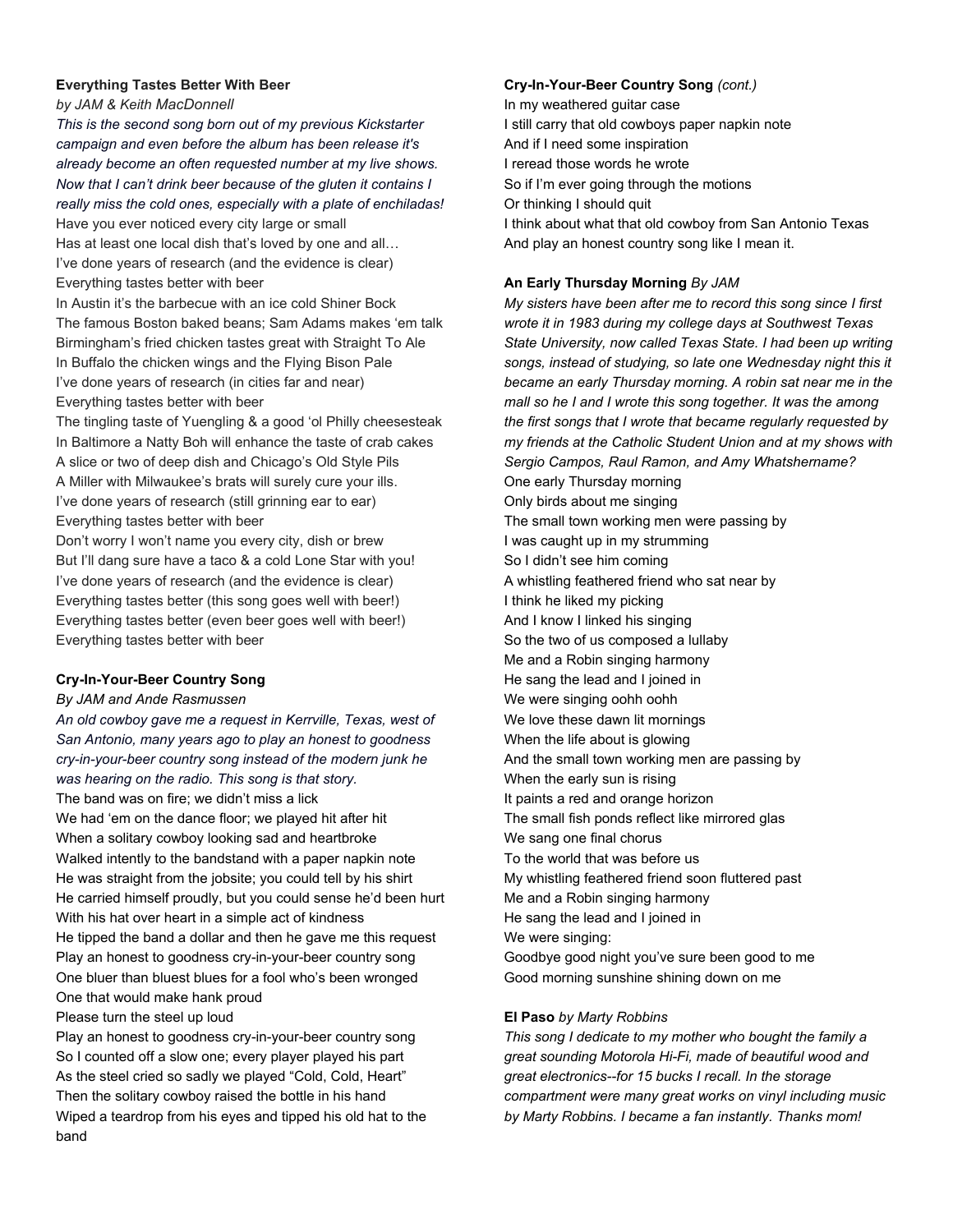### **El Paso** *(cont.)*

Out in the West Texas town of El Paso I fell in love with a Mexican girl. Nighttime would find me in Rose's Cantina, Music would play and Felina would whirl. Blacker than night were the eyes of Felina, Wicked and evil while casting a spell. My love was strong for this Mexican maiden, I was in love, but in vain I could tell. CH: One night a wild young cowboy came in, Wild as the West Texas wind... Dashing and daring, a drink he was sharing, With wicked Felina, the girl that I love. So in anger... I challenged his right for the love of this maiden; Down went his hand for the gun that he wore. My challenge was answered, less than a heartbeat The handsome young stranger lay dead on the floor. Just for a moment I stood there in silence, Shocked by the foul evil deed I had done. Many thoughts ran through my mind as I stood there; I had but one chance and that was to run. Out through the back door of Rose's I ran, Out where the horses were tied... I caught a good one; he looked like he could run, Up on his back and away I did ride. Just as fast as I could from the West Texas town of El Paso, Out thru the badlands of New Mexico. Back in El Paso my life would be worthless; Everything's gone in life nothing is left. It's been so long since I've seen young maiden My love is stronger that my fear of death. I saddled up and away I did go, Riding alone in the dark... Maybe tomorrow a bullet may find me, Tonight nothing's worse than this pain in my heart And as last here I am on the hill overlooking El Paso, I can see Rose's Cantina below. My love is strong and it pushes me onward, Down off the hill to Felina I go. Off to my right I see five mounted cowboys, Off to my left ride a dozen or more. Shouting and shooting; I can't let them catch me, I've got to make it to Rose's back door. Something is dreadfully wrong for I feel A deep burning pain in my side... It's getting harder to stay in the saddle. I'm getting weary, unable to ride. But my love for Felina is strong and I rise where I've fallen; Though I am weary, I can't stop to rest. I see the white puff of smoke from the rifle, I feel the bullet go deep in my chest. From out of nowhere, Felina has found me, Kissing my cheek as she kneels by my side. Cradled by two loving arms that I'll die for, One little kiss and Felina goodbye.

#### **If You Like That Sort of Thing** *by JAM & Blakely*

*As I was pulling into the entry of my longtime co-writer's ranch I was impressed by a huge century plant was blooming along the dirt road that led to the farmhouse. I saw bluebonnets, paintbrush, daisies, fire wheels, and even cactus blooming in abundance. As I reached the porch of Mike Blakely's ranch house where he was hosting a songwriters retreat I asked him how he put up with all of it. He said, "It's all right if you like that sort of thing." I said, "I do," and we wrote this song.* Does the sunset make my day? With the girl I love best With my arm around her waist On the hilltop looking west Do I like the southern breeze? And the song the bobwhite sings Tell you kindly it's all right If you like that sort of thing Do I like these wild hues? On the canvas grassy green Fire wheels and bluebell blues Daisies making such a scene Surrounded by the prickly pear See it all from our porch swing Tell you kindly it's alright If you like that sort of thing And I do! And I do! As much as poets love the Spring Yes it's true! Yes it's true! I truly love that sort of thing. A cold one leaning on the plow? Underneath the Texas sun Sweat still dripping on the brow When the planting day is done Seeds we sow with our own hands With a joy that farming brings Tell you, kindly, it's alright If you like that sort of thing. What about a gentle rain? Tapping on the farmhouse roof The morning doves upon the plain Who bid the whippoorwill adieu. The windmill whistling right along Sparrow passing with a zing Tell you, kindly, it's alright If you like that sort of thing